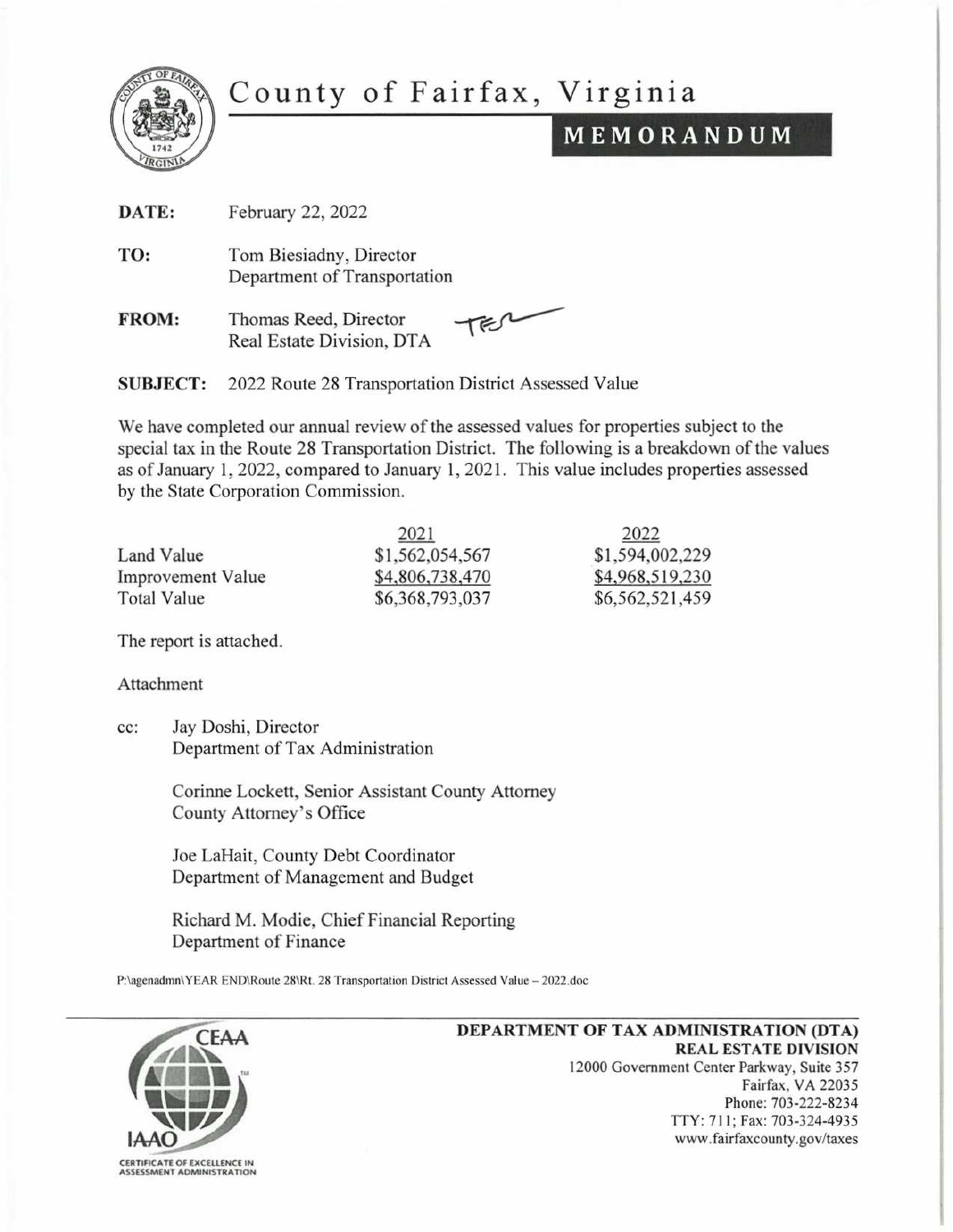## *PROGRAM: (dta/red/batch/asm/yrend/rt28rcap.sas)* **8** *01/21/2021 - 09:58 FAIRFAX COUNTY / DEPARTMENT OF TAX ADMINISTRATION ROUTE 28 TAX DISTRICT AS OF JANUARY 1, 2021*

| Assessment<br><b>Type</b> | #<br><b>Parcels</b> | <b>Total</b><br>Acres | Land<br>Asmt  | Impr<br>Asmt  | <b>Total</b><br>Asmt |
|---------------------------|---------------------|-----------------------|---------------|---------------|----------------------|
| <b>LOCALLY ASSESSED</b>   | 1,050               | 3,249.6668            | 1,512,914,400 | 4,806,738,470 | 6,319,652,870        |
| <b>PSC ASSESSED</b>       | 22                  |                       | 49, 140, 167  |               | 49, 140, 167         |
|                           |                     | $1,072$   3,249.6668  | 1,562,054,567 | 4,806,738,470 | 6,368,793,037        |